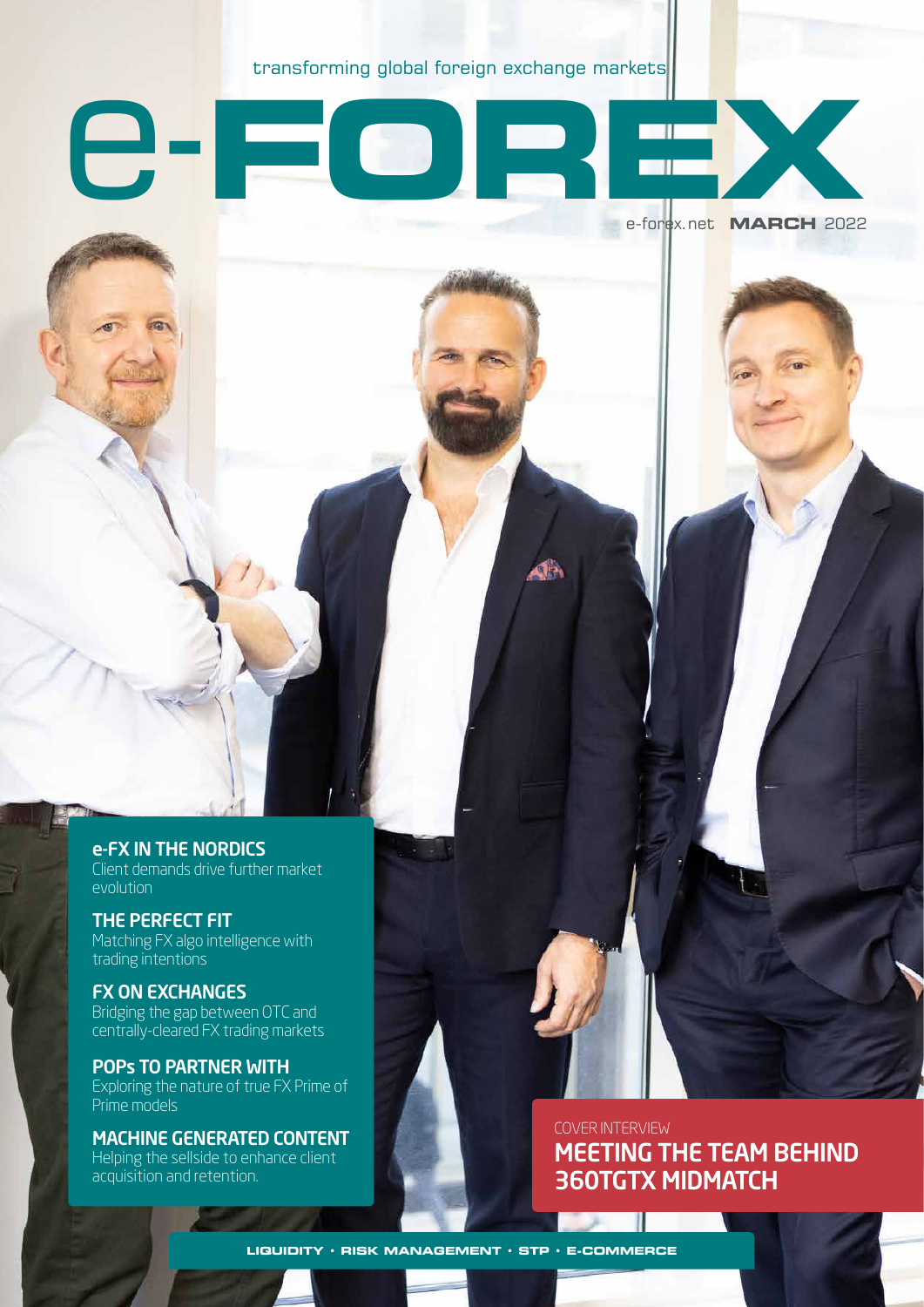The MidMatch platform is a fully automated FX swaps limit order book with a midrate matching capability targeted at the interbank trading community. e-Forex spoke with Gavin Wells, Head of Swaps Strategy, Robin Nicholas, Head of Swaps Product and Simon Jones, Chief Growth Officer at the firm to discover more about this innovative platform and in what ways it represents a natural progression in the continuing trend towards automation within the FX swaps market.



### **THE e-FOREX INTERVIEW**

# A far more efficient way to trade Talking with the team behind 360TGTX **MidMatch**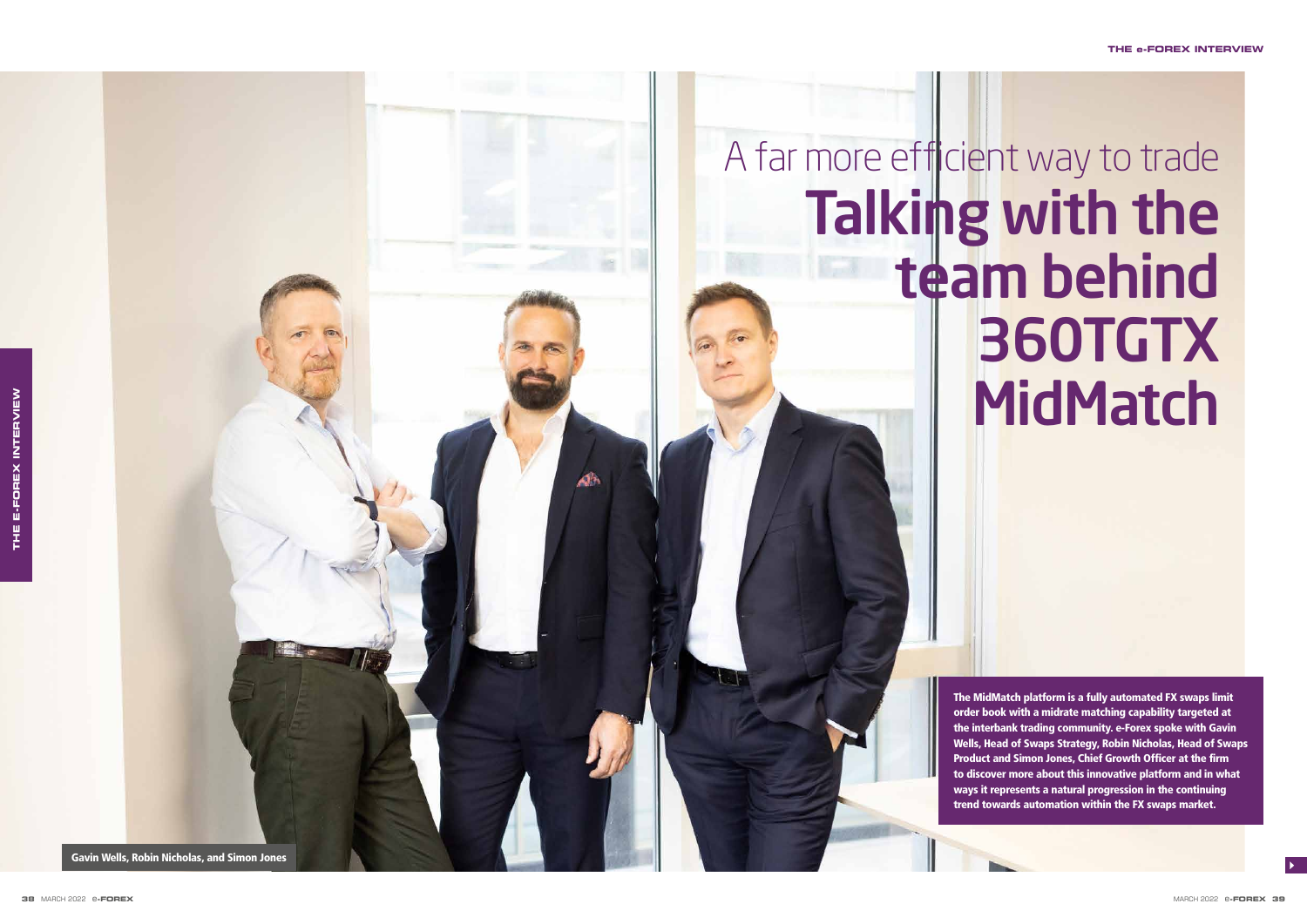# What major issues have been influencing and shaping the recent growth of the FX swaps market?

**GW:** FX swap volumes have been steadily growing, both outright and as a percentage of the FX market. In the last BIS survey issued in November of 2019 their share of FX had grown from 42% to 49% and accounted for just over \$3,200,000,000,000 per day. Long considered a hedging instrument used to roll positions and spot risk, a little research shows that new market participants are using FX swaps to meet their funding needs, and some have cited this increased liquidity as mitigating the need for central bank swap lines. Looking at the latest central bank biannual volume data, collected in October of 2021 and released last January, it seems that this growth will continue, and it suggests that the next BIS survey at the end of this year could have swaps as more than 50% of the market, and close to \$3.5 trillion a day. We see all this happening

despite limited technology investment into the swaps market over the last twenty years, and believed it was time to address this.

# Please can you tell us more about MidMatch and what it's designed to do?

**GW:** MidMatch was designed to bring technical innovation to the trading and credit processes of the FX swaps market. MidMatch creates a marketplace with the potential to exchange risk interest in a grey book, at a mid-derived from our awardwinning Swaps Data Feed (SDF). This is coupled with an orderbook of visible bids and offers available to traders through our new GUI, and via an API that can facilitate auto-hedgers, aggregators and even algorithmic execution, as required. The addition of an automated credit model supports the auto-hedging and is now becoming an essential component for those looking to use algorithmic execution in swaps.

| Sheets           |                    |            |                     |                          |               |                |                             |                   |                       |                        | □<br>×                     |
|------------------|--------------------|------------|---------------------|--------------------------|---------------|----------------|-----------------------------|-------------------|-----------------------|------------------------|----------------------------|
| D <sub>3</sub>   | Sheet              | Maturity   | Layout              | Chart                    | Desktop       | Page           | Sheet Monitor View          |                   | Help                  |                        |                            |
| G10              |                    |            | $\overline{a}$<br>۰ |                          |               |                | O Find Broken Date or Sheet |                   |                       |                        | TOOLS <sup>4</sup>         |
|                  | © QUICKVIEW        |            | Ξ<br><b>MENU</b>    | <b>EUR/USD</b>           |               |                |                             |                   |                       | 1 Standard -<br>LAYOUT | ₩<br>M<br>CHART<br>SPECIAL |
|                  |                    |            |                     |                          | Date          | Days           | <b>B</b> SwPts              | A SwPts Source    |                       | <b>Src Sprd</b>        | Min Sprd                   |
|                  | EUR/USD            |            |                     | ON                       | 15. Jan<br>Þ  | $\overline{a}$ | 0.840                       |                   | 0.889 SDF.EURUSDON    | 0.049                  | 0.000                      |
|                  |                    |            |                     | <b>TN</b>                | $18.$ Jan     | $\mathbf{1}$   |                             |                   |                       |                        |                            |
|                  | USD/CNH            |            |                     | SP                       | $19.$ Jan $.$ | $\mathbf{0}$   | 1.2089                      |                   | 1.2089 D3FIX.EURUSDSP | 0.0000                 |                            |
|                  | USD/CHF            |            |                     | <b>SN</b>                | 20. Jan       | 1              | 0.253                       |                   | 0.269 SDF.EURUSDSN    | 0.016                  | 0.000                      |
|                  | ■ GBP/USD          |            |                     | 1W                       | $26.$ Jan     | $\overline{7}$ | 1.75                        |                   | 1.80 SDF.EURUSD1W     |                        | 0.05<br>0.00               |
|                  |                    |            |                     | EOM1                     | 29. Jan       | 10             | 2.51                        |                   | 2.58 SDF.EURUSDEOM1   |                        | 0.07<br>0.00               |
|                  | · USD/JPY          |            |                     | BOM <sub>2</sub>         | 01. Feb       | 13             | 3.41                        |                   | 3.49 SDF.EURUSDBOM2   |                        | 0.08<br>0.00               |
|                  | <b>1</b> • USD/CAD |            |                     | 2W                       | 02. Feb       | 14             | 3.70                        |                   | 3.78 SDF.EURUSD2W     |                        | 0.08<br>0.00               |
|                  |                    |            |                     | 3W                       | 09. Feb       | 21             | 5.52                        |                   | 5.60 SDF.EURUSD3W     |                        | 0.08<br>0.00               |
| AUD/USD          |                    |            | 1M                  | 19. Feb                  | 31            | 8.14           |                             | 8.23 SDF.EURUSD1M |                       | 0.09<br>0.00           |                            |
| <b>NZD/USD</b>   |                    |            |                     | EOM <sub>2</sub>         | 26. Feb       | 38             | 9.96                        |                   | 10.09 SDF.EURUSDEOM2  |                        | 0.13<br>0.00               |
|                  |                    |            |                     | BOM3                     | 01. Mar       | 41             | 10.78                       |                   | 10.91 SDF,EURUSDBOM3  |                        | 0.13<br>0.00               |
|                  | USD/HKD            |            |                     | IMM1                     | 17. Mar       | 57             | 15.01                       |                   | 15.16 SDF.EURUSDIMM1  |                        | 0.15<br>0.00               |
|                  | <b>I</b> I USD/MXN |            |                     | 2M                       | 19. Mar       | 59             | 15.53                       |                   | 15.67 SDF.EURUSD2M    |                        | 0.14<br>0.00               |
|                  | <b>USD/SGD</b>     |            | ø                   | SN                       | 12M           | ٠              |                             | $\mathbf{x}$      |                       | <b>EMAN Points/day</b> |                            |
|                  | <b>HE USD/DKK</b>  |            | 尹                   | 0.290                    |               |                |                             | · Pts/day         |                       |                        | 0.290                      |
|                  | USD/SAR            |            |                     | 0.280                    |               |                |                             |                   |                       |                        | <b>AGU</b>                 |
|                  | <b>USD/SEK</b>     |            |                     |                          |               |                |                             |                   |                       |                        |                            |
|                  | USD/PLN            |            |                     |                          |               |                |                             |                   |                       |                        |                            |
| NEW PAGE -       |                    |            |                     |                          |               |                |                             |                   |                       | 0.260                  |                            |
|                  |                    |            |                     |                          |               |                |                             |                   |                       |                        | 0.250                      |
|                  |                    |            |                     | 0.240<br><b>SN 2W 1M</b> | 2M            | 3M             | 4M<br>5M                    | 6M                | 7M<br>8M              | 9M<br><b>10M</b>       | 0.240<br>11M<br>12M        |
|                  | <b>EUR</b>         | <b>GBP</b> | $\sqrt{2}$          | <b>JPY</b>               | CHF           | CAD            | <b>AUD</b>                  | <b>NZD</b>        | <b>HKD</b>            | <b>CNH</b>             | <b>MXN</b>                 |
| Adjustm.<br>Rate | Þ                  |            |                     |                          | ь             |                | ΉИ                          |                   | Ы                     |                        |                            |
| Spread           |                    |            |                     |                          |               |                |                             |                   |                       |                        |                            |

**GW:** We recognised that increasingly Market Makers are operating some

# What key features and functionality does the platform offer and why is it so unique?

**GW:** MidMatch is the first swaps platform to blend GUI and API traders in one pool, where bids and offers can be placed at or around a reliable indicative rate. To enable this, it is also the first platform to offer a truly automated credit solution, bringing much needed credit efficiencies at a time when credit and its related capital are a focus for most.

To do this, MidMatch displays a streaming indicative mid-rate for all currency pairs, in all major tenors, where traders can place their interest at that rate in a grey pool – we felt it important to protect a trader's interest and thus show only that there is interest, not which side, nor in what amount.

Visible resting orders can then be placed around these mid interests where traders can see the full depth of book. Orders can be made sensitive to movements in spot, prices adjusted accordingly.

The notion of soft matching for credit, with its implicit risk and delays, is gone as we offer several automated credit solutions that safely enable trade confirmation in fractions of a second. Finally, as might be expected, we enable STP of confirmations through our own and all relevant market platforms. All of this comes in a highly flexible and intuitive HTML based platform, designed with feedback from a host of active traders today.

# Who did you primarily have in mind when the platform was being designed and who are you targeting with it?

**THE E-FOREX INTERVIEW**

E-FOREX

FHE<br>F

INTERVIEW

form of electronic risk management but without the connectivity to seamlessly execute an automated hedge. We also saw that the tools and processes used by traders in other products and asset classes are not being made available to FX Swaps traders. Plus, we understood the need for a regulated venue.

MidMatch is part of our MTF, and the associated transparency that brings. With this in mind, we designed a GUI to empower today's traders and an API which will facilitate autohedging, enable market makers to submit their curves and change them as conditions vary, as well as giving providers the building blocks for the growing interest in algorithmic execution.

# Why has MidMatch arrived at such an opportune time for the FX swaps market?

**GW:** The trend for more than a decade has been towards more transparency – of trade, of reporting, of execution. Four years ago this was most needed in price data and

through collaboration with the biggest market makers we brought the Swaps Data Feed to market which is now the only truly reliable product of its kind. Off the strength of that feed it was a logical step to develop an orderbook for risk

| <b>NEW VIEW</b>              | <b>NEW VIE</b>           |
|------------------------------|--------------------------|
| <b>Risk Portfolio Groups</b> | <b>Risk</b>              |
| <b>Product Groups</b>        | <b>Single Curr</b>       |
|                              |                          |
| <b>Group Name</b>            |                          |
| FX Swaps                     |                          |
|                              |                          |
|                              |                          |
|                              |                          |
|                              | <b>Available Product</b> |
| <b>Block-Trade</b>           |                          |
| <b>Fx Forward</b>            |                          |
| <b>Fx Spot</b>               |                          |
| <b>Fx Time Option</b>        |                          |
| <b>NDF</b>                   |                          |
| <b>NDS</b>                   |                          |
|                              |                          |
|                              |                          |
|                              |                          |
|                              |                          |
|                              |                          |
|                              |                          |

360T.TEST  $\times$ 

exchange at a time when auto-risk management brought increased market access demands for hedging. Couple this with the need for banks to better distribute credit and you arrive at a very opportune time for change.

| W                      | <b>BRIDGE ADMINISTRATION</b>                      |                | ÷                         |                               |                             |             |       |
|------------------------|---------------------------------------------------|----------------|---------------------------|-------------------------------|-----------------------------|-------------|-------|
| <b>Portfolio Rules</b> | <b>Active Rules</b>                               |                | <b>Risk Portfolio PFE</b> |                               |                             | $\sqrt{2}$  | ≡     |
| rency Groups           | <b>Currency Couple Groups</b>                     |                | Time Period Groups        |                               | <b>Legal Entity Groups</b>  |             | $\gg$ |
|                        |                                                   |                |                           |                               |                             |             |       |
|                        |                                                   |                |                           |                               |                             |             |       |
|                        |                                                   |                |                           |                               | al 自<br><b>Create Group</b> |             |       |
|                        |                                                   |                |                           |                               |                             |             |       |
|                        | Select members for "FX Swaps"                     |                |                           |                               |                             | $x \circ x$ |       |
| t Types                |                                                   |                |                           | <b>Selected Product Types</b> |                             |             |       |
|                        | $\widehat{\mathbb{Z}}$<br>$\overline{\mathbf{x}}$ | <b>Fx Swap</b> |                           |                               |                             |             |       |
|                        |                                                   |                |                           | (Discard All Changes)         |                             | Save        |       |
|                        |                                                   |                |                           |                               |                             |             |       |

## **THE e-FOREX INTERVIEW**

MidMatch solves the challenge of managing credit lines of FX swaps by operating bilateral automated credit models that remove the manual credit check

360T's Swaps Data Feed (SDF) allows members to submit interest to buy or sell in a grey mid- book, delivering real-time data across the curve from ON out to 2 years in over 25 currency pairs.



MidMatch was designed to bring technical innovation to the trading and credit processes of the FX swaps market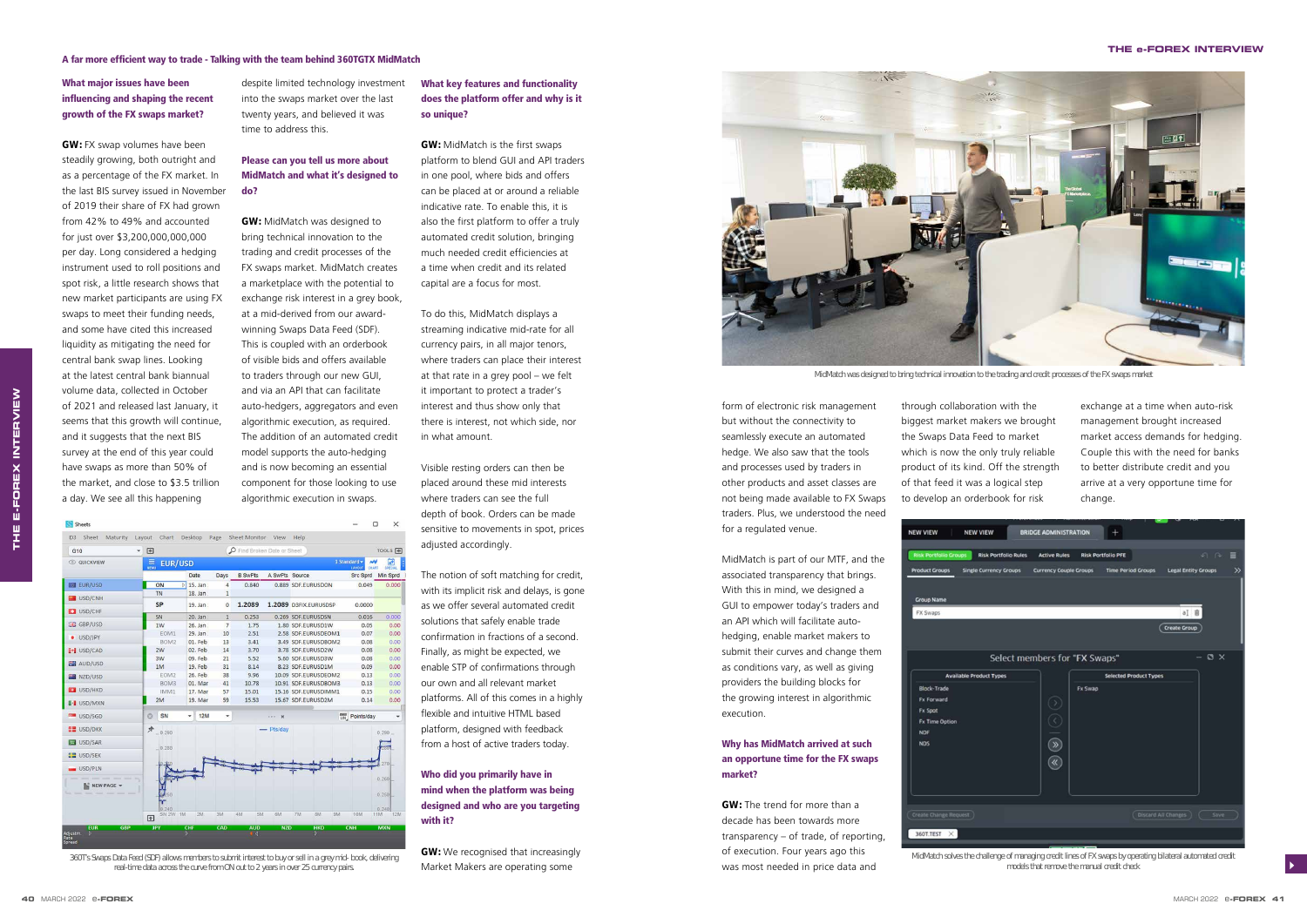How do you see the FX swap market evolving further over the next few years and how will platforms like MidMatch help to play a role in this and create new opportunities for firms trading and leveraging these instruments?

**GW:** I've mentioned the lack of technology investment in swaps – and that is really what we see as the enabler for the new opportunities being created. New entrants to a

market bring new requirements and new ideas, cross fertilising from the markets from which they came, for example:

The breath of our API, covering trading, credit, data and STP, makes MidMatch ideally suited to work with and enable the new middleware platforms coming to market to drive credit and thus capital efficiencies. Our automated credit processes enable ever more nuanced order



and execution types. A platform mingling API and GUI interest, with real time credit brings FX Swaps into the algo space, creating better execution opportunities for many. I do not doubt we will identify further opportunities, and MidMatch is very well placed to provide these.

# The indicative mid is provided by the award winning 360T Swap Data Feed (SDF). Please tell us more about the composition of that and what it involves.

**INTERVIEW** 

**RN:** That's right, our mid is derived from our Swap Data Feed, importantly it is independent from the order book in its composition. We have built up a pool of independent data reflecting the real market, it is composed of raw prices, i.e., prior to any sales skew or client margining, from over 20 contributing banks, including Tier 1 and superregional specialists. The streams are anonymised, filtered and aggregated allowing us to publish a constantly streaming indicative mid-price where participants can leave their interest to trade at the prevailing mid-rate once offsetting interest is available.

# How does the limit order book actually work?

**RN:** MidMatch is an MTF marketplace that combines a traditional order book, offering firm liquidity for instant execution, with a grey pool for risk exchange using the mid of our award-winning Swap Data Feed. Orders across the platform are executed on a first in, first out basis.

The interest posted at the SDF mid-rate is communicated to all participants; however, the size and direction of the interest is not revealed. When two off-setting interests match, provided the participants have a relationship and



We recognised that increasingly Market Makers are operating some form of electronic risk management but without the connectivity to seamlessly execute an automated hedge

## A far more efficient way to trade - Talking with the team behind 360TGTX MidMatch

#### **THE e-FOREX INTERVIEW**

the automated credit check is passed, then a trade is executed.

Through the GUI traders can observe the market in real time, including a visible depth of book and liquidity in the grey mid-book. Any members who connect via the MidMatch API can choose to receive this information electronically. We have also seen some clients integrating MidMatch into their own internal aggregators as a single point of liquidity for their traders. MidMatch benefits from the rich data available from the Swap Data Feed and offers 80 tenors, including standard dates, forward forwards such as the month end, quarterly, and IMM rolls, and start-of and month-end dates in G10, and other actively traded local currencies.

The management of credit limits has been a major challenge in the automation of FX swaps. In what ways does MidMatch with its bilateral automated credit model assist your clients to overcome this hurdle and help to deliver more credit and processing efficiencies?

**RN:** The transacting of FX swaps has long relied upon the manual checking of available credit limits by both parties at the point of trade. Not only is this an inefficient process that can delay the execution of the trade, but it can also add operational risk as individuals are required to look at support systems and interpret this information. We felt passionately that it was essential for the credit process to be automated, how else could a trading API interact on the

platform? Members can connect via the MidMatch API and leverage the Credit Check component, allowing potential trades to be instantly credit checked on a client's own proprietary credit engine. Alternatively, 360T provides a sophisticated risk management tool where members can build rules and set limits based on a selection of recognised risk exposure calculation methodologies.

# What clear and quantifiable economic benefits for traditional participants does MidMatch also offer in this marketplace?

**RN:** There are three main themes to the economic argument for MidMatch. Firstly, providing the opportunity to de-risk at a midprice has been favoured by FX swap



We felt passionately that it was essential for the credit process to be automated

To support the continued growth of the FX swap market, 360T offers MidMatch to blend GUI and API traders in one pool, where bids and offers can be placed at or around a reliable indicative rate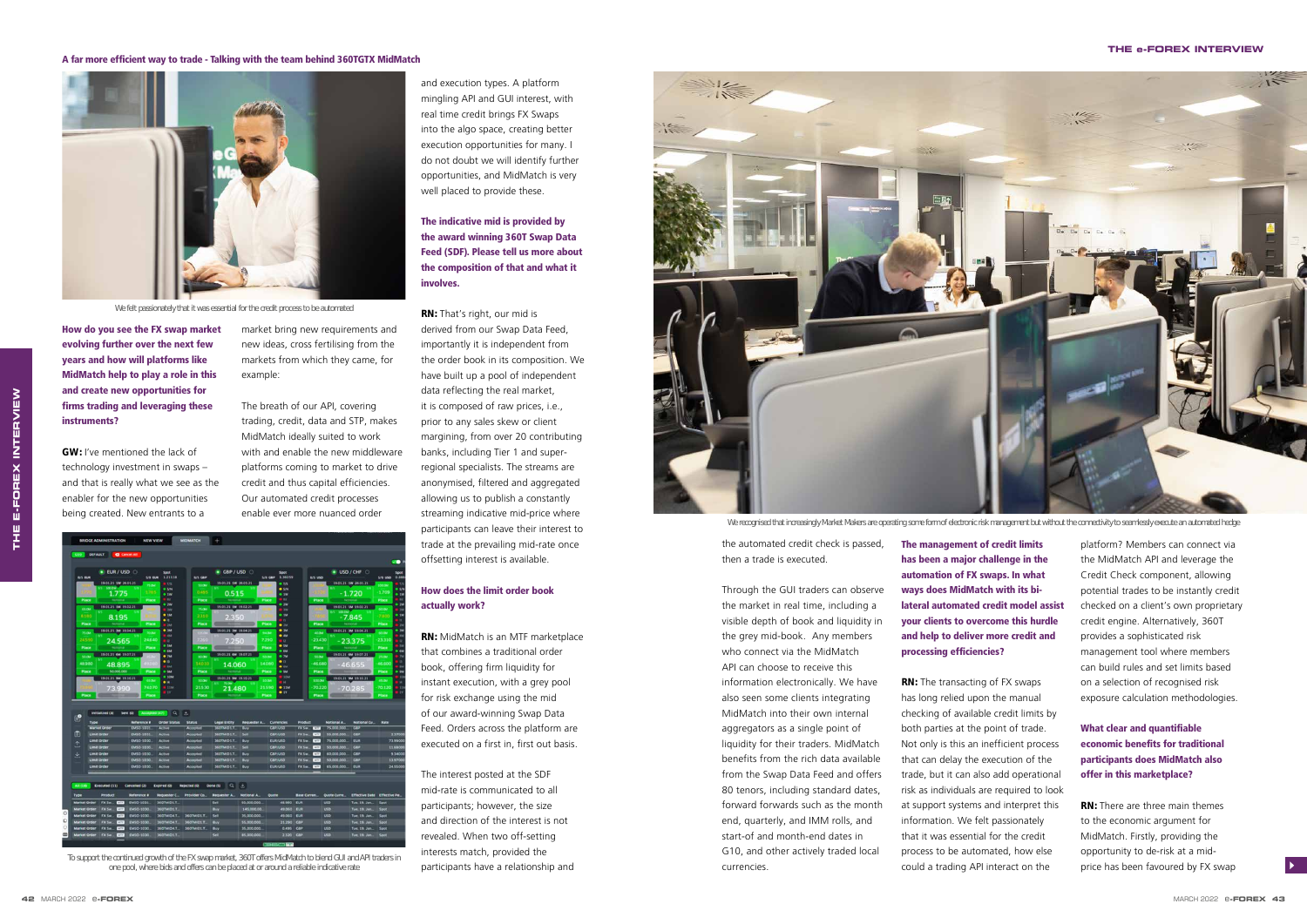opportunity to automate some very manual parts of their job. For Business and Risk leaders, the reduction of operational inefficiencies, the increased transparency of the process from an internal audit and surveillance perspective and the opportunity to apply much needed changes to archaic credit mechanisms is extremely appealing.

# What lessons can we learn about the way the FX spot market was electronified that can be applied to what is happening with FX swaps?

**SJ:** I am not sure it is a like-for-like comparison. Spot is straightforward, it is almost limitless and is relatively efficient for trading purposes. Swaps are a more complex product, used for a variety of reasons, where considerations about funding and curve irregularities are much larger risks in the trader's mind. These factors make platform development very different to what we have done before. For example, a key early requirement was the need to

**SJ:** Full automation, all the way out the curve is a realistic goal for vanilla FX Swaps over the next few years. Broken dates are priced by Market Makers to Takers today electronically and risk books are managed by traders through trading liquid points on the curve – that isn't changing. We believe the connection



Full automation, all the way out the curve is a realistic goal for vanilla FX Swaps over the next few years or miscommunications and the

offer one sided pricing to certain counterparties. Banks know that there are occasions where they are open to trade but only on a de-risking basis with certain counterparties – normal practice in Swaps, largely unheard of in Spot. So, we added this function in early. A lot of these considerations, taken in over two years of consultation, were embedded into MidMatch from the beginning.

> **SJ:** The last few years have been about build. Building MidMatch and Hypersonic – the new backbone of Spot at 360T, Streaming NDFs have been added to the suite and we continue to invest heavily in new products and services for our users and due to regular new technology releases our Execution Management System (EMS) has become even more functionally enhanced. Our core offering just goes from strength to strength, helped by industry consolidation, greater need to be regulated and higher transparency requirements.

Do you expect FX swaps market structure to remain a key theme and topic of discussion for the industry over the next few years and how much more automation of swap execution is possible?

between pricing and hedging will become a lot tighter and Traders will be in greater control of their risk as a result.

360T now offers an almost unrivalled suite of electronic trading solutions for FX market participants. In addition to FX swaps where else will you be focusing your efforts this year to grow the footprint of the business and its product offering even further?

**THE E-FOREX INTERVIEW**

E-FOREX

THE

#### A far more efficient way to trade - Talking with the team behind 360TGTX MidMatch

#### **THE e-FOREX INTERVIEW**

The breath of our API, covering trading, credit, data and STP, makes MidMatch ideally suited to work with and enable the new middleware platforms coming to market

only been available through voice brokers; MidMatch provides this visible, clear economic benefit not previously available via a platform. The automation of FX swaps via the trading component within our API has also excited traders. Electronification of the short dates enables people to focus on more valuable tasks further down the curve. And finally, by automating

out the processes associated with manual credit checking efficiencies can be realised.

# How would you summarise other key trading workflow benefits that the platform can provide?

**RN:** We have tried to think not only about the execution itself but also about the associated workflows. Our MidMatch API has four components, I've spoken about the Trading and Credit components already, but in

addition there is a Market Data feed of executable and non-executable pricing, important when you consider the sheer number of combinations of currency pairs and tenors available. We also complete the suite with an STP connection. Members can connect to any combination of the four components providing flexibility for technology planning.

Having created improved workflows for FX swap execution, it was equally important to build in essential controls. For traders, alongside notional and price-collar controls, participants can add limits to orders providing protection from adverse movements at mid; the adjustment of swaps pricing based on spot movement; and the ability to define minimum clip sizes. And for compliance, we have developed advanced kill switch functionality and detailed market surveillance reporting is available electronically.

# How can your clients access MidMatch?

**RN:** MidMatch is built in HTML and accessed via a web browser. Participants can connect quickly to our GUI with no development requirements or can choose to add one or more of the API components leading to full trading connectivity.

# Simon, what response and feedback have you had so far to MidMatch?

**SJ:** Overwhelmingly positive. FX Swaps are so late to the e-game that it is easy for traders, business managers and, risk officers to look at how markets developed in other FX Products and other Asset Classes and have a view as to what the road ahead looks like. Traders see the advantages of better order types, less scope for errors





We have tried to think not only about the execution itself but also about the associated workflows